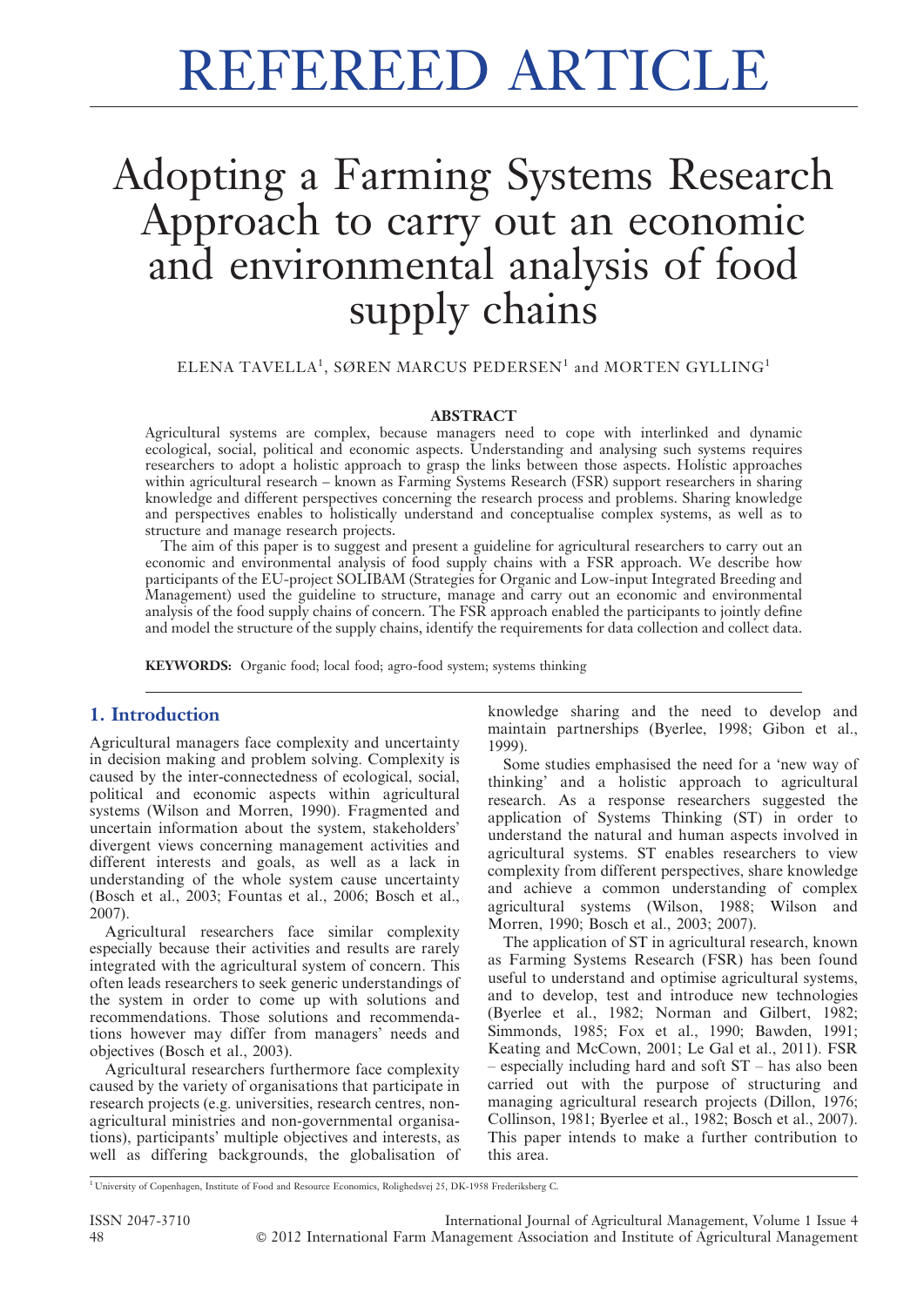The aim of this paper is to suggest and present a guideline for agricultural researchers to carry out an economic and environmental analysis of food supply chains with a FSR approach. For this purpose, we report and illustrate how participants of the EU-project SOLIBAM (Strategies for Organic and Low-input Integrated Breeding and Management) (SOLIBAM, 2010) have used the guideline to structure, manage and carry out an economic and environmental analysis of SOLIBAM food supply chains.

#### 2. Systems Thinking

Systems are sets of interrelated elements that form a whole and together they behave differently as when isolated (Schiere et al., 1999). The whole is framed by boundaries that define systems as subsystems of some wider system – their environment, which influences and may change the system (Ackoff, 1971). Ackoff (1971) classified systems as 'abstract systems' (e.g. languages and philosophy), 'concrete systems' (e.g. objects), 'closed systems' (systems without environment), 'static systems' (e.g. a table) and 'dynamic systems' (e.g. an automobile). In this classification he defined organisations as ''purposeful systems that contain at least two purposeful elements which have a common purpose'' (p. 669). Street (1990) and van der Vorst (2000) described agro-food supply chains as systems composed of interlinked organisations that produce, process and distribute food. Supply chains include suppliers, producers, customers and end-consumers, also transporters, warehouses and retailers, depending on the specific configuration (van der Vorst et al., 2007).

Organisations have been defined as 'open systems' (von Bertalanffy, 1969), as social and living systems that maintain themselves in a steady state by taking from and giving to the environment. Open systems show behaviour – they act, react and respond to changes in the environment and are controlled by human beings. The human beings involved attempt to change the rules of interaction in order to achieve a higher level of order and organisation and co-evolve with their environment (Ackoff, 1960; von Bertalanffy, 1969). The behaviour of open systems produces outputs and leads to consequences according to the pursued goals. While pursuing common goals the human beings within the system are able to adapt to the changing environment, learn, store information and use the new knowledge for changing and improving the system (Ackoff, 1971).

Systems Thinking (ST) supports researchers and practitioners in looking at everything in the world and the world as a system and ''as if it were composed of systems'' (Wilson and Morren, 1990, p.70). It is an approach for looking at systems from a whole perspective and understanding how the parts of the system are related to each other (Ackoff, 1971; Georgiou, 2003).

ST has been found useful to understand open systems as it enables to identify the relationships between the different elements; the influence of the external environment on the system; the cycles of input; the transformation processes within the system that create the outputs and the emergent properties (Ackoff, 1971; OConnor and McDermott, 1997; Georgiou, 2003). The emergent

properties result from the interaction between the elements of a system and define its unique identity (Georgiou, 2003).

ST has been used in all fields of science. Its roots reach back to thinkers such as Nicholas of Cusa, Paracelsus and Marx, further evolved within biology, the study of living organisms and through the perception of ''individual organisms as a sum of cells'' (von Bertalanffy, 1969). Ludwig von Bertalanffy extended this perception to other disciplines, e.g. the inquiry within and understanding of organisations, behavioural and social science, and general complexity.

The first applications of ST in practice were carried out by the allied during the Second World War in order to tackle real world problems, optimise military operations and after the war to manage governmental and industrial engineering projects (Jackson, 2003). Such applications belong to the stance of hard ST (Checkland, 1981) which relies on quantitative, optimisation techniques. It is based on the idea that the world is a system composed of subsystems (Checkland and Scholes, 1990, p. 25) and that complexity can be shaped to fit models in order to reduce it (Wilson and Morren, 1990, p. 109; Munro and Mingers, 2002). Peter Checkland criticised hard ST for being inappropriate for dealing with the complexity in human affairs and management situations, therefore he developed Soft Systems Methodology (SSM) during the 80s as the first soft ST approach (Chekland and Scholes, 1990). Soft ST aims at managing relationships and making sense of problem situations in order to understand, improve and change them (Checkland and Holwell, 1998, p. 48). The goals of inquiry are considered to change constantly and stakeholders priorities to be conflicting (Wilson and Morren, 1990, p. 111). Complexity is approached from different points of view and a wide ranging perspective (Checkland and Holwell, 1998, p. 48). Soft ST relies on qualitative and participatory approaches, as well as systemic modelling that aims at including different human perceptions and values (White and Lee, 2009; Mingers, 2011). Soft ST has been criticised for having limited potential to ensure a proper participation of all stakeholders in decision making, also to consider disadvantaged stakeholders that are affected by the decisions, but not involved in the agreement. Besides, it has been argued that soft ST is inadequate for dealing with conflict between interest groups, a lack of common interest between stakeholders, difficulties to achieve consensus and an unequal distribution of power. Critical ST has been introduced as a response to this critique. Critical ST enables researchers and practitioners to critically choose and combine different ST methods, methodologies and techniques depending on the problem situation of concern (Jackson, 2001, 2003).

#### 3. Systems Thinking in agriculture

Systems thinking, especially hard ST has had a long tradition within agricultural research and practice (Wilson and Morren, 1990 and Bawden, 1991 review the use of ST in agriculture). The use of ST in agricultural research, known as 'Farming Systems Research' (FSR) (Dalton, 1975; Shaner et al., 1982; Jones and Street, 1990; Schiere et al., 1999; Keating and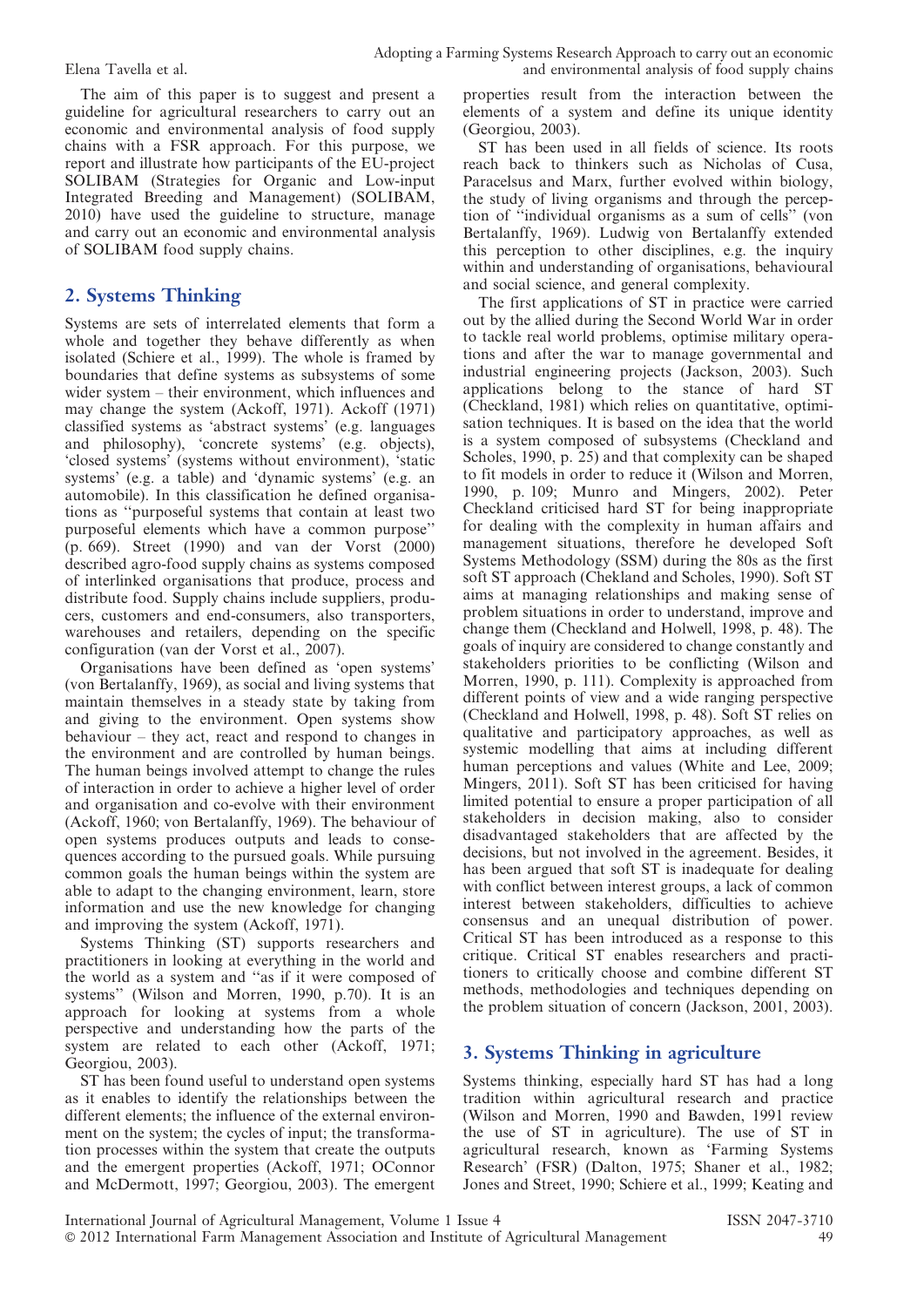McCown, 2001) has been carried out in order to holistically analyse, describe and understand complex links within agricultural systems. This understanding, usually in a model format (Wilson and Morren, 1990; Keating and McCown, 2001) has been found useful for further inquiry, e.g. to predict the outcomes of different strategies; develop, test and introduce new technologies; as well as to optimise the performance and increase the productivity of systems (Byerlee et al., 1982; Norman and Gilbert, 1982; Simmonds, 1985; Fox et al., 1990; Bawden, 1991).

FSR has usually been restricted to microeconomic analysis (Fox et al., 1990) and supported by, e.g. (i) economic decision analysis for representing whole systems, identifying static input-output transformations, formulating recommendations and optimising production, (ii) dynamic production modelling that simulates the dynamics of production processes, (iii) bio-economic modelling which is useful for economic decision analysis and (iv) simulation modelling for decision support (Keating and McCown, 2001).

Similar to the evolvement of ST, farming systems researchers began to criticise hard approaches. They recognised the need for soft approaches in order to deal with value-laden complexity, ensure stakeholders' involvement and active participation in decision making, problem solving and innovation (Wilson and Morren, 1990; Ison et al., 1997; Cardoso et al., 2001; Goma et al., 2001; Stoorvogel et al., 2004).

Researchers have applied hard and soft approaches in structuring, managing and carrying out agricultural research projects (Biggs, 1994; Bosch et al., 2003; 2007). Bosch et al. (2007) described how they had used qualitative and systemic group techniques, e.g. brainstorming sessions, farm visits, discussions and workshops to conceptualise and design a research project. These group techniques supported the researchers in identifying the requirements for pursuing the research objectives and collecting data, as well as in carrying out the analysis.

Byerlee et al. (1982, p. 900) defined the collection of data as a ''sequential process in which information becomes more and more detailed and focused at each subsequent step in the process''. They recommended starting the survey rounds with an exploratory and qualitative approach in order to get a broad picture of the agricultural system and indentify the research priorities. Field interviews and observations may help researchers better understand the system of concern and identify the requirements for a more detailed data collection. The next survey rounds serve to collect quantitative data and focus on key variables that refer to the research questions and objectives. Quantitative data are useful to gain insight into the productivity and efficiency of the system. This insight enables researchers to identify possible weaknesses to improve and strengths to evolve, furthermore to support the development of new systems (Hart, 1982).

The combination of hard and soft approaches in FSR has also been found useful for interpreting and integrating research results and formulating policy recommendations (Bosch et al., 2007). This because soft approaches enable researchers to consider stakeholders perspectives, needs and wishes (Checkland and Scholes, 1990) concerning the system of focus.

A similar FSR approach including hard and soft ST was adopted by participants of the EU-project SOLIBAM (Strategies for Organic and Low-input Integrated Breeding and Management) in order to structure, manage and carry out an economic and environmental analysis of food supply chains.

SOLIBAM aims to ''...develop specific and novel breeding approaches integrated with management practices to improve the performance, quality, sustainability and stability of crops adapted to organic and low-input systems...'' A major objective is to assess economic and environmental impacts of SOLIBAM strategies (novel breeding approaches integrated with management practices) ''in order to identify farm businesses, consumer preference, food supply and legislation related issues that are likely to influence their adoption'' (SOLIBAM, 2010). The results are supposed to be integrated in practice and recommendations for the introduction of SOLIBAM strategies to be formulated.

To analyse SOLIBAM food supply chains from an economic and an environmental perspective the participants were first concerned with the definition of those supply chains. Second, the participants were required to identify, understand and model the structure of the supply chains of concern. Modelling would enable the participants to identify the requirements for structuring the collection of data and carrying out the analysis. A systemic approach was adopted in order to share knowledge and different perceptions among the participants, moreover to holistically understand the structure of the food supply chains and manage the research project. The FSR adopted is shown in Table 1 and some steps are illustrated next.

The FSR approach (Table 1) was conceptualised within the EU-project SOLIBAM. The participants conceptualised the research process and the food supply chains of concern by discussing in the group, carrying out brainstorming sessions and drawing on agro-food (e.g. Lyson and Green, 1999; Morgan and Murdoch, 2000; Sonnino and Marsden, 2006; Milestad et al., 2010) and FSR literature (Byerlee et al., 1982; Norman and Gilbert, 1982; Simmonds, 1985; Biggs, 1994; Gibon et al., 1999; Bosch et al., 2007). The data requirements were identified, the framework for data collection developed and the data collected during group discussions, enterprise visits and surveys.

The FSR approach (Table 1) beginning with holistically describing and understanding the complexity of agro-food systems to collecting data for socio-economic and environmental analysis is illustrated next.

#### 4. Holistically describing and understanding the complexity of agro-food systems

First, SOLIBAM participants were concerned with the definition of the food supply chains of concern. This concern led to a discussion about the overall structure of the agro-food system. The aim was to holistically understand the agro-food system. A holistic understanding would enable to narrow down the perspective (OConnor and McDermott, 1997) on SOLIBAM food supply chains in order to define their nature, to identify their characteristics and formulate a definition. A literature review provided input for gaining an understanding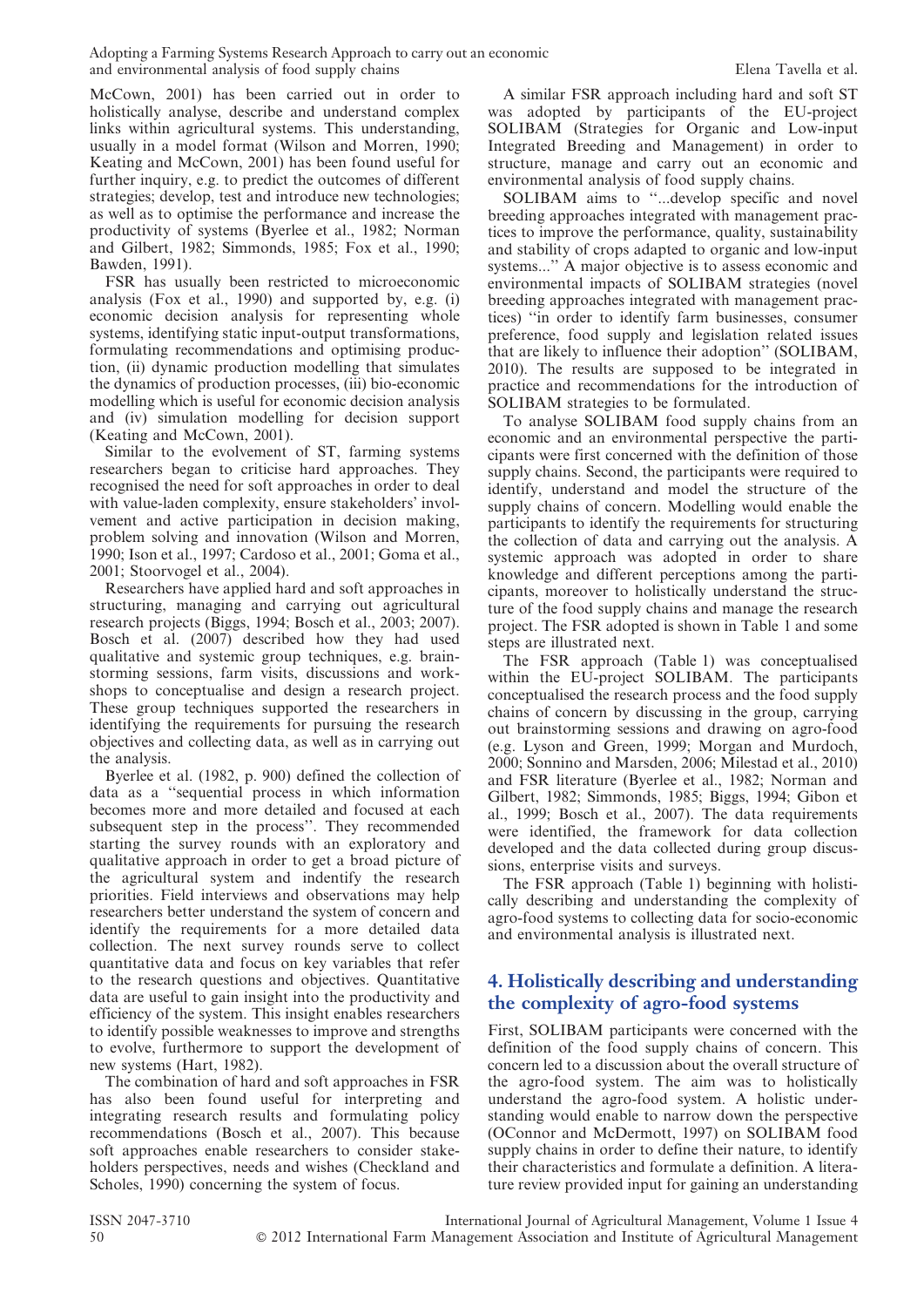#### Table 1: The use of Farming Systems Research for economic and environmental analysis of food supply chains – the example of the EU-project SOLIBAM

| Farming Systems Research (Byerlee et al., 1982; Norman<br>and Gilbert, 1982; Simmonds, 1985; Biggs, 1994; Gibon |                                                                                                                                                                                                                                                                         | <b>EU-project SOLIBAM</b> |                                                                                                                                                                                                                                                                                                                                                                                                                                                                                                                                                                                                                            |
|-----------------------------------------------------------------------------------------------------------------|-------------------------------------------------------------------------------------------------------------------------------------------------------------------------------------------------------------------------------------------------------------------------|---------------------------|----------------------------------------------------------------------------------------------------------------------------------------------------------------------------------------------------------------------------------------------------------------------------------------------------------------------------------------------------------------------------------------------------------------------------------------------------------------------------------------------------------------------------------------------------------------------------------------------------------------------------|
| et al., 1999; Bosch et al., 2007)                                                                               |                                                                                                                                                                                                                                                                         |                           |                                                                                                                                                                                                                                                                                                                                                                                                                                                                                                                                                                                                                            |
|                                                                                                                 | • Holistically describe and understand the complexity of<br>agricultural systems                                                                                                                                                                                        | $\bullet$                 | Locate SOLIBAM food supply chains within the agro-food<br>system to identify their characteristics                                                                                                                                                                                                                                                                                                                                                                                                                                                                                                                         |
|                                                                                                                 | Formulate the problem                                                                                                                                                                                                                                                   |                           | Identify, describe and understand the structure of SOLIBAM<br>food supply chains with focus on:<br>- the supply chain partners (number and type)<br>- the connections between the supply chain partners<br>- the activities carried out by each partner<br>the inputs that are transformed into outputs<br>the external elements that influence the supply chain, e.g.<br>the labour market, consumer attitude, control authorities<br>and the climate                                                                                                                                                                     |
|                                                                                                                 | Model the system of concern to:<br>predict the outcomes of different farming strategies<br>optimise the performance of the system<br>increase the productivity of the system<br>involve stakeholders<br>make decisions<br>improve and innovate structures and processes | $\bullet$                 | Model the structure of SOLIBAM food supply chains to<br>visualise the internal and external elements and their<br>connections (Fig. 3)                                                                                                                                                                                                                                                                                                                                                                                                                                                                                     |
|                                                                                                                 | Collect qualitative data to identify the data requirements                                                                                                                                                                                                              | ٠                         | Identify the data requirements among the project participants<br>Develop the framework for data collection in collaboration                                                                                                                                                                                                                                                                                                                                                                                                                                                                                                |
|                                                                                                                 |                                                                                                                                                                                                                                                                         |                           | with project participants                                                                                                                                                                                                                                                                                                                                                                                                                                                                                                                                                                                                  |
|                                                                                                                 | Collect quantitative data                                                                                                                                                                                                                                               |                           | Collect quantitative data during surveys and interviews with<br>stakeholders - examples of necessary data:<br>building and machinery inventory (price, technological<br>features, interest rate, insurance and life time)<br>- fuel (quantity and price)<br>feed (quantity and price)<br>- fertilisation (quantity and price)<br>plant protection (quantity and price)<br>crop rotation (% of crop to the total area)<br>- work processes (number of passes and machinery used)<br>labour (number of man-hours and wage)<br>sold product quantities (volume/number and price)<br>distances between suppliers and consumers |
|                                                                                                                 | Calculate a solution                                                                                                                                                                                                                                                    | ٠                         | • Assess the financial impact (e.g. gross margins, net income,<br>net present values and internal rate of return)<br>Assess the environmental performance indicators (e.g.<br>N-leaching, phosphorus applications, C02-emissions, odour,<br>chemical treatment index and animal welfare)<br>Asses the degree of product diversity and biodiversity<br>Assess the supply chain internal distribution of net benefits                                                                                                                                                                                                        |
|                                                                                                                 | Test the model and the solution                                                                                                                                                                                                                                         | ٠                         | Compare SOLIBAM strategies to other agricultural practices,<br>e.g. other organic, low-input and conventional practices                                                                                                                                                                                                                                                                                                                                                                                                                                                                                                    |
|                                                                                                                 | Implement the solution                                                                                                                                                                                                                                                  | $\bullet$                 | Formulate recommendations for implementing the SOLIBAM<br>strategies and developing regulations among partners.<br>Consider the involvement of stakeholders and their<br>perspectives.                                                                                                                                                                                                                                                                                                                                                                                                                                     |

of the agro-food system and discussing possible alternatives for its conceptualisation.

The literature distinguishes between 'conventional/ alternative' (Morgan and Murdoch, 2000; Sonnino and Marsden, 2006) and 'global/local' (Lyson and Green, 1999; Milestad et al., 2010) food systems. A major difference between 'conventional/alternative' concerns the nature of the relationships between food suppliers and consumers. Conventional food systems rely on

long-distance relationships that limit direct communication not only between suppliers and consumers, but also between the suppliers themselves. Alternative food systems, on the other hand are built on trust, familiarity and direct relationships that enable sharing of value-laden information between suppliers and consumers, as well as learning and collaboration among suppliers (Hinrichs, 2000; Morgan and Murdoch, 2000; Sonnino and Marsden, 2006).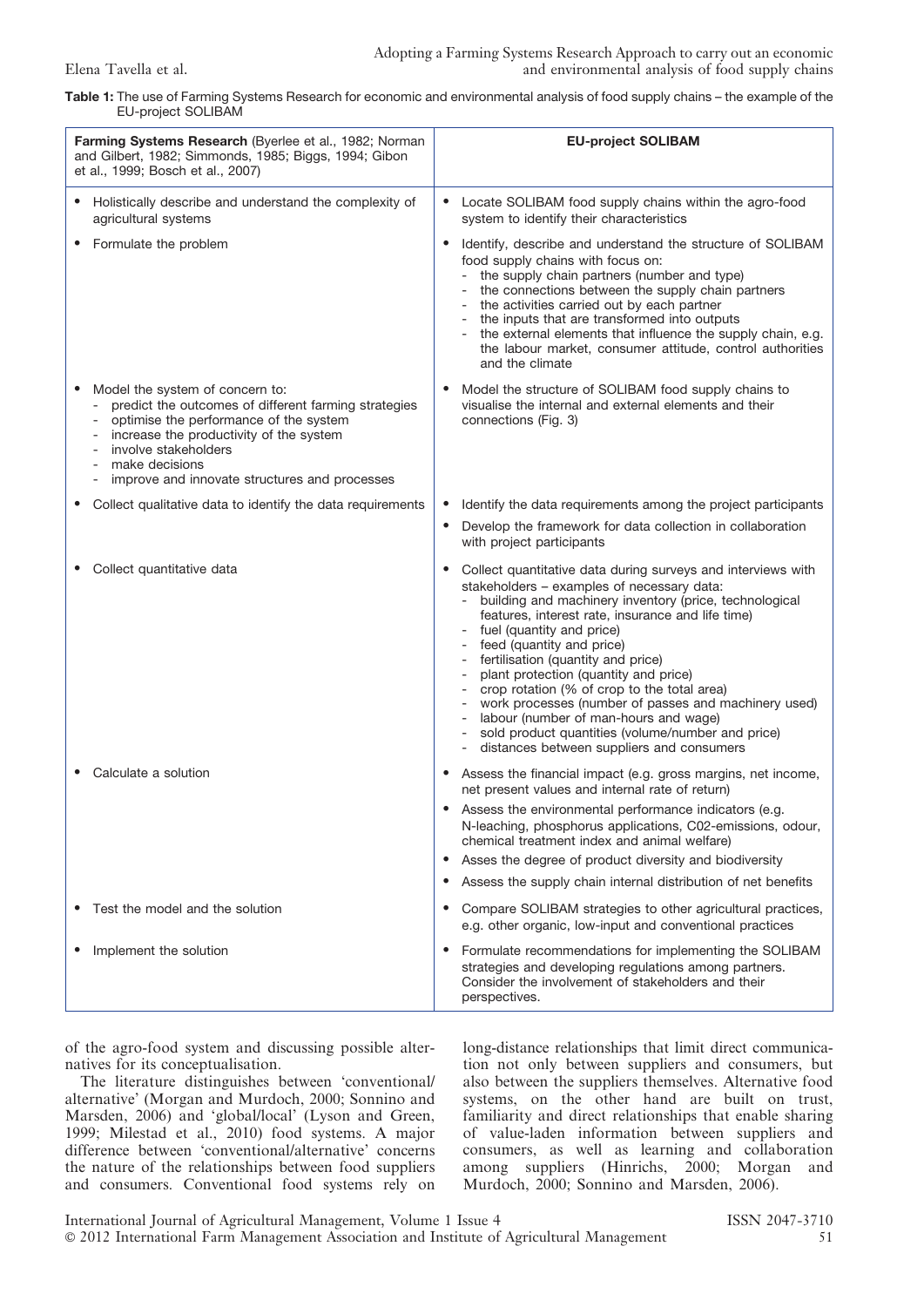Adopting a Farming Systems Research Approach to carry out an economic and environmental analysis of food supply chains Theorem 2003 Clean Tavella et al.

Similarly, the distinction 'global/local' refers to the relationships between the people involved (Hinrichs, 2000; Milestad et al., 2010). The definition of 'global' includes aspects such as mass production and uniform diets; fewer, larger and low diversified farms; economic self-interest and maximisation of profit; and the dominance of marketing and supply firms over farmers and local communities. The term 'local', in comparison refers to aspects such as diversity in production, distribution and marketing; the support of local diets; economic returns to the farming sector and the development of social capital; the distribution of power among individuals and families; community building; and short distances between suppliers and consumers (Lyson and Green, 1999; Ilbery et al., 2006; Ilbery and Maye, 2006).

The aspects of 'local' and 'alternative' food systems are connected with each other. 'Alternative' has been related to local food systems, as well as local production, distribution and consumption of often organic food and short food supply chains (SFSCs) (Hinrichs, 2000; Marsden et al., 2000; Sonnino and Marsden, 2006). SFSCs are classified as (i) ''face-to-face'' supply chains, in which consumers directly purchase products from the suppliers, e.g. at farmers markets and street stands, and in farm shops; (ii) ''spatial proximity'' supply chains, where production and distribution of food occur locally, e.g. through local shops, box schemes, restaurants, hotels, schools and the internet; and (iii) ''spatially extended'' supply chains, in which food is produced in a specific region, but also distributed outside the region, e.g. through the internet and (inter)national channels (Marsden et al., 2000). Especially, the distribution of food within ''face-toface'' supply chains enables direct communication among suppliers and between suppliers and consumers. Suppliers and consumers experience the value of social ties as they get to know each other, share feelings, opinions and perceptions (Marsden et al., 2000; Sage, 2003).

Following the literature review, SOLIBAM workshops and group discussions the agro-food system was conceptualised as consisting of a 'global' and an 'alternative' food system (Figure 1). The distinction 'conventional/alternative' (Morgan and Murdoch, 2000; Sonnino and Marsden, 2006) and 'global/local' (Lyson and Green, 1999; Milestad et al., 2010) food systems implies an explicit connection between 'alternative' and 'local', but not necessarily between 'conventional' and 'global'. The main reason for drawing this distinction is that organic food is not only produced, processed and distributed within the local, alternative food system by small-scale enterprises (Milestad et al., 2010), but also within the global food system by large, more conventionally oriented enterprises. The alternative food system, besides, does not only include local organic, but also local non-organic food enterprises (Ilbery and Maye, 2005). Local non-organic food enterprises are not certified organic (EC 834/2007), but are small-scale and produce, process and distribute food based on sustainability principles.

This conceptualisation enabled the participants to focus on the subsystems of the agro-food system and think about SOLIBAM food supply chains as embedded within the system.

#### 5. Formulating the problem: identifying and describing food supply chains

During project meetings and brainstorming sessions the participants formulated a definition of SOLIBAM food supply chains and defined them as: short, local, diverse and sustainable; based on ethical aspects, as well as collaboration, direct contact, mutual trust and confidence among the supply chain partners. Besides, the supply chains were characterised as consisting of smallscale enterprises that produce organic vegetables, cereals, flour, bread and/or dairy products that are directly sold to consumers (e.g. at farmers' market) or to cooperatives, local shops and restaurants.

The discussion concerning the definition of SOLIBAM food supply chains led the participants to consider where to locate the supply chains within the overall agro-food system (Figure 2). The participants felt that locating the supply chains within the broader agro-food system would support them in comparing

**Conventional food subsystem** Local non-organic food Industrialised, resource Nonsubsystem intensive, using chemicals, fertilisers Not certified organic, but sustainable organic and growth regulators, local production, distribution and biotechnology, global production, consumption distribution and consumption Organic food subsystem Local certified organic food Large scale production, global Organic subsystem production, distribution and Small-scale, local production, consumption, tendency towards distribution and consumption, industrialisation

Figure 1: The agro-food system – conceptualised within the EU-project SOLIBAM

ISSN 2047-3710 International Journal of Agricultural Management, Volume 1 Issue 4 52 ' 2012 International Farm Management Association and Institute of Agricultural Management

#### **Alternative Food System**

personal relationships

### **Global Food System**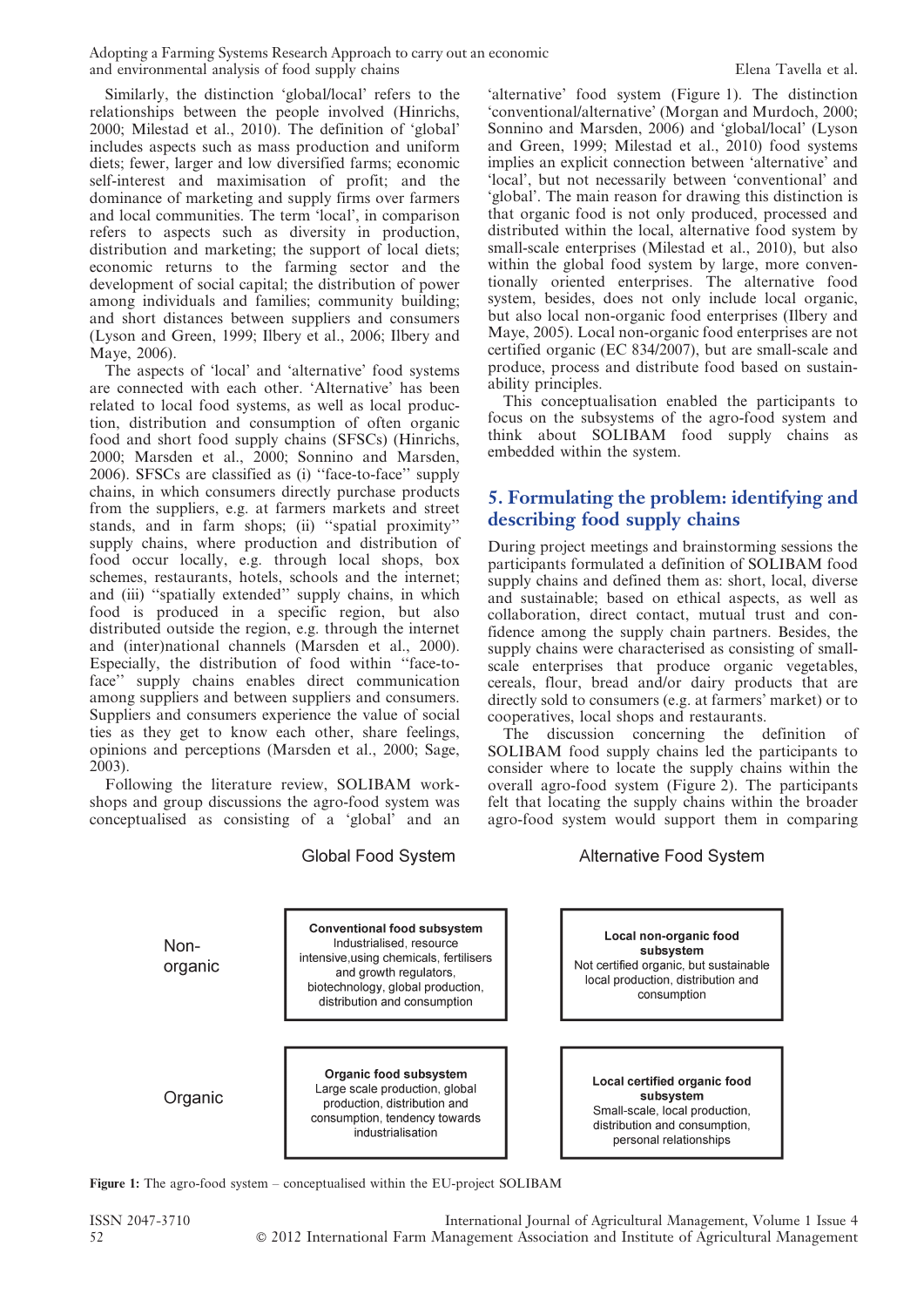

Figure 2: The location of SOLIBAM food supply chains within the overall agro-food system

SOLIBAM strategies with current organic and non-organic agricultural practices. This comparison would help illustrate and emphasise the results of the economic and environmental analysis and support the recommendations for the adoption of the innovative strategies.

In figure 2 SOLIBAM food supply chains are represented as a subsystem of the 'local certified organic food subsystem'. This subsystem may also include other local certified organic subsystems that are not structured as supply chains, but that are formed by 'community initiatives' (e.g. Community Supported Agriculture and Community Gardens). Within community initiatives consumers are involved and participate in growing food, which they directly purchase at the farming site. Besides, consumers and producers engage in community building, e.g. joint learning and decision making, recreation and mental well being (King, 2008). Supply chains, on the other hand consist of interlinked organisations that produce, process and distribute food. Moreover, consumers do not participate in food production, but purchase food from suppliers and retailers (van der Vorst et al., 2007).

#### 6. Modelling food supply chains

During enterprise visits and group discussions SOLIBAM participants modelled the structure of SOLIBAM food supply chains by adopting a systemic view. This is illustrated with an example of a food supply chain in France (Figure 3).

The example shows a farm which cultivates cereals (wheat, rye, einkorn wheat and barley), peas and grassland. Barley, peas and grass are used for feeding livestock. The farm purchases production factors such as fuel, the tractor and equipment for haymaking from the agri-supply industry and shares other equipment within a CUMA-network (a farmers' cooperative). Own manure is used for fertilisation and seed is provided by a 'Participatory Plant Breeding' (PPB) network. In PPB networks farmers, researchers, seed producers and traders collaborate with the aim to develop new varieties

adapted to local field circumstances and users' needs (Ceccarelli and Grando, 2009).

The farmer produces and sells flour, meat and dairy products (e.g. yogurt, cheese, butter and cream) to a cooperative for organic food (biocoop France), meat to an organic shop and a restaurant, moreover flour and dairy products directly to consumers at the farm and farmers' markets. The supply chain is here represented as a system composed of interrelated elements and framed by boundaries. The links between the elements enable material, information and financial flows – the emergent properties that characterise the identity of the system. These flows need to be coordinated and controlled by the humans involved in the system in order to meet demand and achieve competitiveness (Stadtler, 2005). The environment surrounding the supply chain provides resources such as solar energy, water,  $CO<sub>2</sub>$ , minerals and soil that go into the production processes, the transformations from inputs into outputs (the products sold). Other factors, e.g. national and international control authorities, the labour market, demography, norms, believe, consumer attitude, finance and investment also influence the supply chain and contribute to the transformations.

Modelling the food supply chains enabled the participants to identify the partners involved, the activities they carry out and the products they supply. The identification of these elements was necessary in order to clarify the data requirements for economic and environmental analysis, build a framework for data collection and collect data.

#### 7. Collecting data, calculating and implementing solutions

Based on the supply chain models SOLIBAM participants identified the data requirements for economic and environmental analysis during workshops and group discussions. To identify the data requirements qualitative surveys (as suggested in Table 1) were not necessary. Some project participants have been collaborating with the enterprises involved for many years,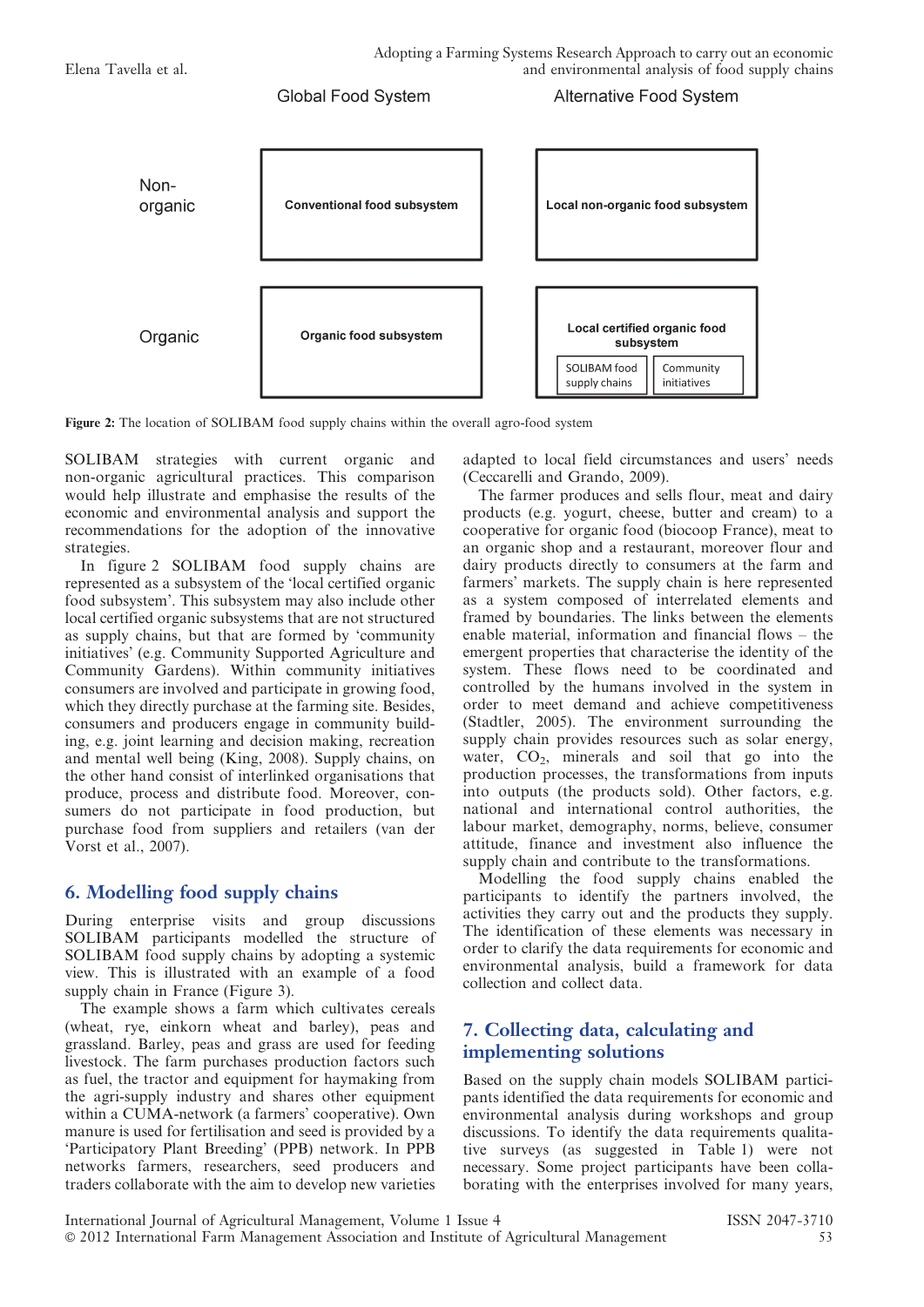

Figure 3: A systemic view on food supply chains – an example of a SOLIBAM food supply chain in France

thus were aware of the specific features within the individual enterprises.

Data were collected during enterprise surveys, and the analysis and formulation of recommendations for implementing SOLIBAM strategies will follow (EU-SOLIBAM runs until 2015). Following the steps to calculate and implement a solution (see Table 1), researchers can analyse the products supply chains and formulate recommendations from a whole system, as well as from an individual partner's perspective. The analysis approaches, e.g. gross margin and net income calculations, and emission assessment allow shifting the analytical lens from a whole system to an individual partner's perspective by adapting the mathematical formulas respectively.

#### 8. Discussion and conclusion

This paper has reported and illustrated how SOLIBAM participants used a FSR approach including hard and soft ST to structure, manage and carry out an economic and environmental analysis of food supply chains. The FSR approach (Table 1) enabled the participants to holistically understand and conceptualise the agro-food system (Figure 1) and narrow down the perspective on the supply chains of concern. Subsequently, the participants defined SOLIBAM food supply chains, located them within the broader agro-food system (Figure 2) and modelled their structure (Figure 3). Modelling the supply chains supported the participants in identifying the data requirements for economic and environmental analysis, build a framework for data collection and collect data.

The FSR approach was carried out during project workshops, group discussions, brainstorming sessions, enterprise visits and surveys. These enabled the participants to share knowledge and experiences (Bosch et al., 2003; 2007), to look at the research objectives and approach from different perspectives and holistically understand (Wilson and Morren, 1990; Keating and McCown, 2001; Bosch et al., 2007) the food supply chains of concern.

As described in previous studies FSR is useful for developing and conceptualising research problems and projects (Byerlee et al., 1982; Norman and Gilbert, 1982; Simmonds, 1985; Biggs, 1994; Gibon et al., 1999; Bosch et al., 2007), because it allows for consideration of interlinked aspects within the agricultural system, as well as interlinked activities within the research project (Bosch et al., 2007). This paper has contributed to those FSR studies by providing a further example of how FSR has been used to conceptualise a research project (the economic and environmental analysis of SOLIBAM food supply chains) and the problems encountered (the need to holistically understand the agro- food system; locate, define and model the SOLIBAM food supply chains).

The aim of this paper was to suggest and present a stepwise FSR approach to economic and environmental analysis of food supply chains (Table 1), which may be used as a guideline for similar research. This guideline suggests how to achieve understanding of food supply chains, model their structure, collect data for economic and environmental analysis and carry it out.

Drawing on the above illustration of the FSR approach and the SOLIBAM experience it can be suggested that considering the guideline for economic and environmental analysis of food supply chains is useful. This because  $FSR$  – especially when comprising soft and hard approaches supports researchers in systematically tackling the complexity within agricultural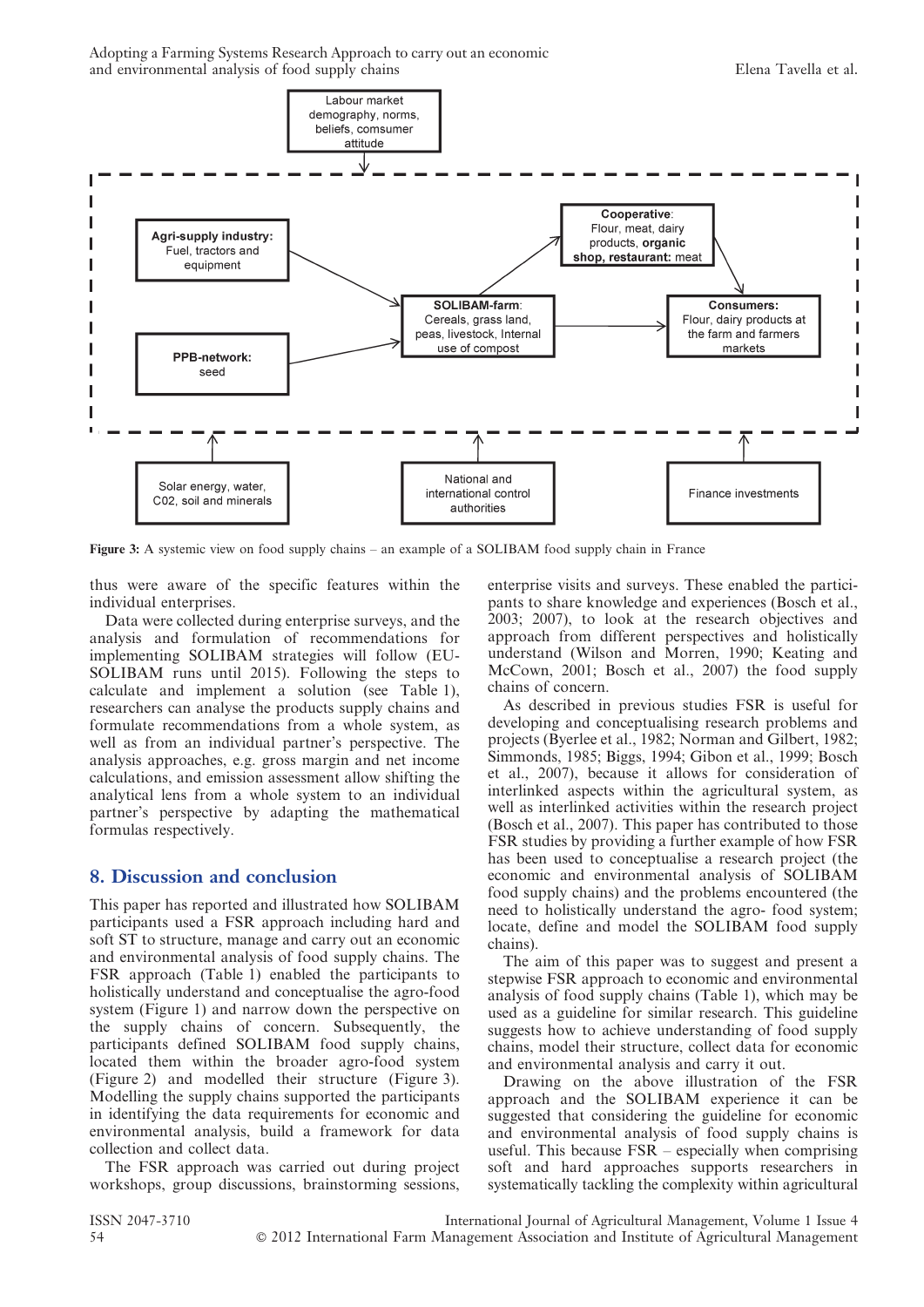systems (Bosch et al., 2003; Fountas et al., 2006; Bosch et al., 2007) and research projects (Byerlee, 1998; Gibon et al., 1999; Bosch et al., 2003). The adoption of soft approaches such as group discussions and brainstorming sessions enabled SOLIBAM participants to share different knowledge about the food supply chains of concern, thus to achieve a better common understanding of the research problem. Group discussions also helped the participants consider different perspectives on how to structure, manage and carry out the research project. The use of hard approaches such as the calculation of gross margins and emissions will enable the participants to identify the economic and environmental performance of SOLIBAM innovations and assess their impact on the supply chains, as well as the partners involved.

The guideline shows how economic and environmental analysis of food supply chains may be carried out and identifies steps to follow. Following those steps may not only help researchers structure and manage their analysis, but also consider alternative courses of action (Biggs, 1994). As Biggs (1994) emphasised it is important that researchers develop approaches, strategies and guidelines that account for the requirements of their specific research project and problems. A focus on the requirements of specific research projects and problems is important in order to achieve a detailed understanding of the system to be analysed and to integrate the results in recommendations for practice and policy making (Bosch et al., 2003; 2007).

It is hoped that the guideline presented within this paper provides inspiration for similar economic and environmental analysis of food supply chains, as well as for further development of research approaches, strategies and guidelines.

#### About the authors

Elena Tavella (eta@foi.ku.dk) is a PhD-fellow and her main research areas are the design and management of alternative food networks and Systems Thinking. She holds a degree in Agriculture with specialisation in Agricultural Economics and Marketing.

Søren Marcus Pedersen is Senior Researcher and his main research areas are technology assessment, production economics and agricultural systems. He has 15 years experience with international research projects in technology assessment and production economics in the agro-food sector.

Morten Gylling is a Senior Advisor and his main research areas are socio-economic analysis of agricultural systems, alternative food systems and production economics. He has several years experience with international applied research projects and consultancy in the agro-food sector.

#### Acknowledgements

The authors wish to acknowledge the helpful comments made by the two anonymous reviewers that helped improve the article considerably. We also wish to thank the partners involved in the project EU-SOLIBAM who contributed to carry out this research.

#### REFERENCES:

- Ackoff, R.L. 1960. Systems, organizations, and interdisciplinary research. General Systems Yearbook, 5, pp.1–8.
- Ackoff, R.L. 1971. Towards a system of systems concepts. Management Science, 17(11), pp.661–671.
- Bawden, R.J. 1991. Systems Thinking and Practice in Agriculture. Journal of Dairy Science, 74, pp.2362–2373.
- Biggs, S.D. 1994. Farming Systems Research and Rural Poverty: Relationships between Context and Content. Agricultural Systems, 47, pp.161–174.
- Bosch, O.J.H., Ross, A.H. and Beeton, R.J.S. 2003. Integrating Science and Management Through Collaborative Learning and Better Information Management. Systems Research and Behavioral Science, 20, pp.107–118.
- Bosch, O.J.H., King, C.A., Herbohn, J.L., Russell, I.W. and Smith, C.S. 2007. Getting the Big Picture in Natural Resource Management – Systems Thinking as 'Method' for Scientists, Policy Makers and Other Stakeholders. Systems Research and Behavioral Science, 24, pp.217–232.
- Byerlee, D., Harrington, L. and Winkelmann, D.L. 1982. Farming Systems Research: Issues in Research Strategy and Technology Design. American Journal of Agricultural Economics, 64(5), pp.897–904.
- Byerlee, D. 1998. The Search for a New Paradigm for the Development of National Agricultural Research Systems. World Development, 26(6), pp.1049–1055.
- Cardoso, I.M., Guijt, I., Franco, F.S., Carvalho, A.F. and Neto, P.S.F. 2001. Continual learning for agroforestry system design: university, NGO and farmer partnership in Minas Gerais, Brazil. Agricultural Systems, 69, pp.235–257.
- Ceccarelli, S. and Grando, S. 2009. Participatory Plant Breeding in Cereals. In: M.J. Carena, ed. 2009. Cereals. Handbook of Plant Breeding. Springer Science + Business, LLC, pp.395–414.
- Checkland, P. 1981. Systems Thinking, Systems Practice. Chichester: John Wiley & Sons Ltd.
- Checkland, P. and Holwell, S. 1998. Information, Systems and Information Systems – making sense of the field. Chichester: John Wiley & Sons Ltd.
- Checkland, P. and Scholes, J. 1990. Soft Systems Methodology in Action. Chichester: John Wiley & Sons Ltd.
- Collinson, M. 1981. A Low Cost Approach to Understanding Small Farmers. Agricultural Administration, 8(6), pp.433-450.
- Dalton, G.E. ed. 1975. Study of Agricultural Systems. Essex: Applied Science Publishers Ltd.
- Dillon, J.L. 1976. The economics of systems research. Agricultural Systems, 1, pp.5–22.
- EC 834/2007. Council Regulation of 28 June 2007 on organic production and labelling of organic products and repealing Regulation (EEC) No 2092/91, pp.1–22.
- Fountas, S., Wulfsohn, D., Blackmore, B.S., Jacobsen, H.L. and Pedersen, S.M. 2006. A model of decision-making and information flows for information-intensive agriculture. Agricultural Systems, 87, pp.192–210.
- Fox, R., Finan, T., Pearson, S. and Monke, E. 1990. Expanding the Policy Dimension of Farming Systems Research. Agricultural Systems, 33, pp.271–287.
- Georgiou, I. 2003. The idea of emergent property. The Journal of the Operational Research Society, 54(3), pp.239–247.
- Gibon, A., Sibbald, A.R., Flamant, J.C., Lhoste, P., Revilla, R., Rubino, R. and Sørensen, J.T. 1999. Livestock farming systems research in Europe and its potential contribution for managing towards sustainability in livestock farming. Livestock Production Science, 61, pp.121–137.
- Goma, H.C., Rahim, K., Nangendo, G., Riley, J. and Stein, A. 2001. Participatory studies for agro-ecosystem evaluation. Agriculture, Ecosystems & Environment, 87(2), pp.179–190.
- Hart, R.D. 1982. An Ecological Systems Conceptual Framework for Agricultural Research and Development. In: W.W. Shaner, P.F. Philipp and W.R. Schmehl eds. 1982. Readings in Farming Systems Research and Development. Colorado: Westview Press, Inc. pp.44–58.

International Journal of Agricultural Management, Volume 1 Issue 4 ISSN 2047-3710 ' 2012 International Farm Management Association and Institute of Agricultural Management 55